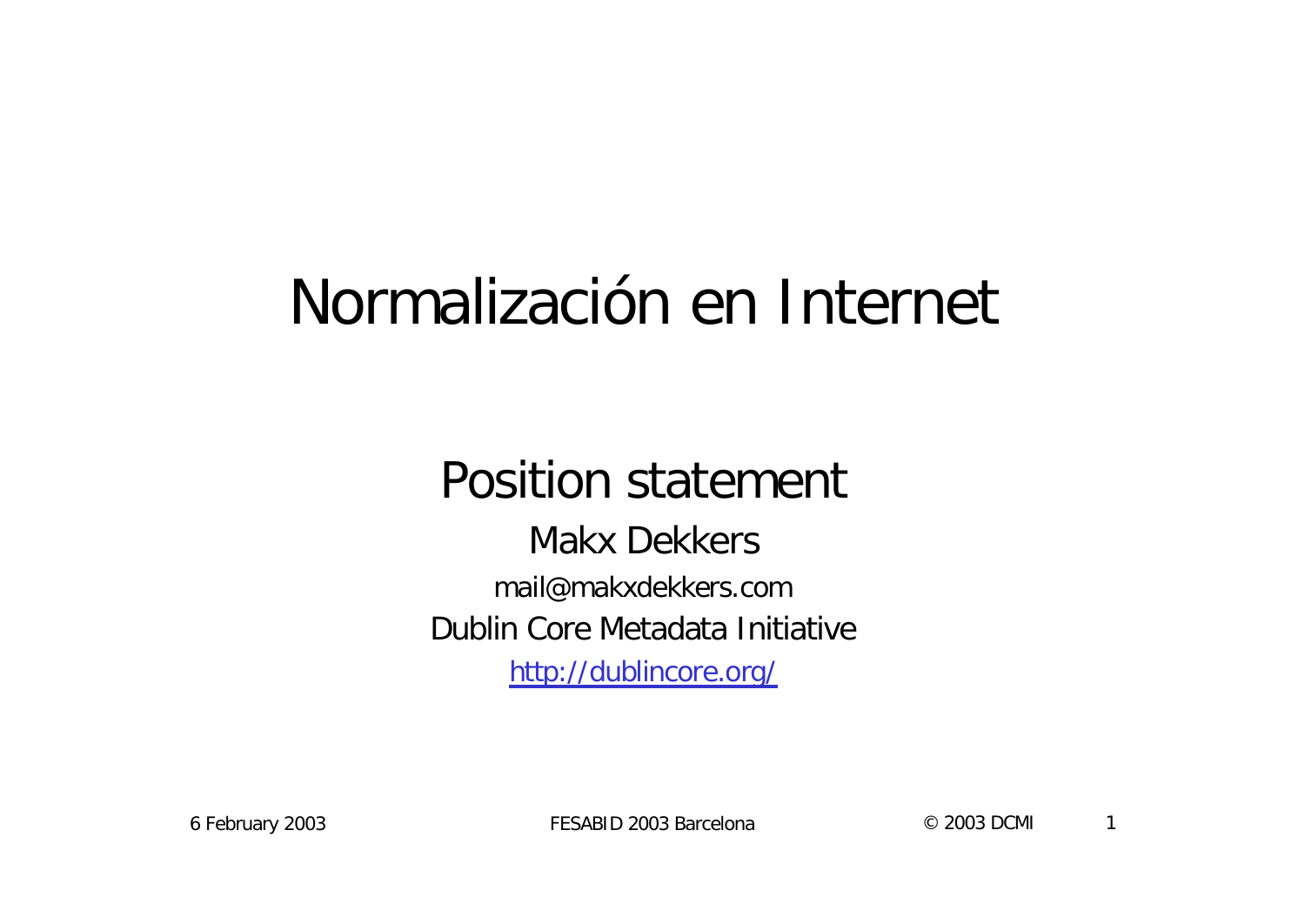# Information standards – why?

- The Web knows no borders
- Access to and management of information is a shared issue
- Avoid fragmentation to benefit:
	- Vendors: larger market for products
	- Information providers: co-operation
	- Users: integration of information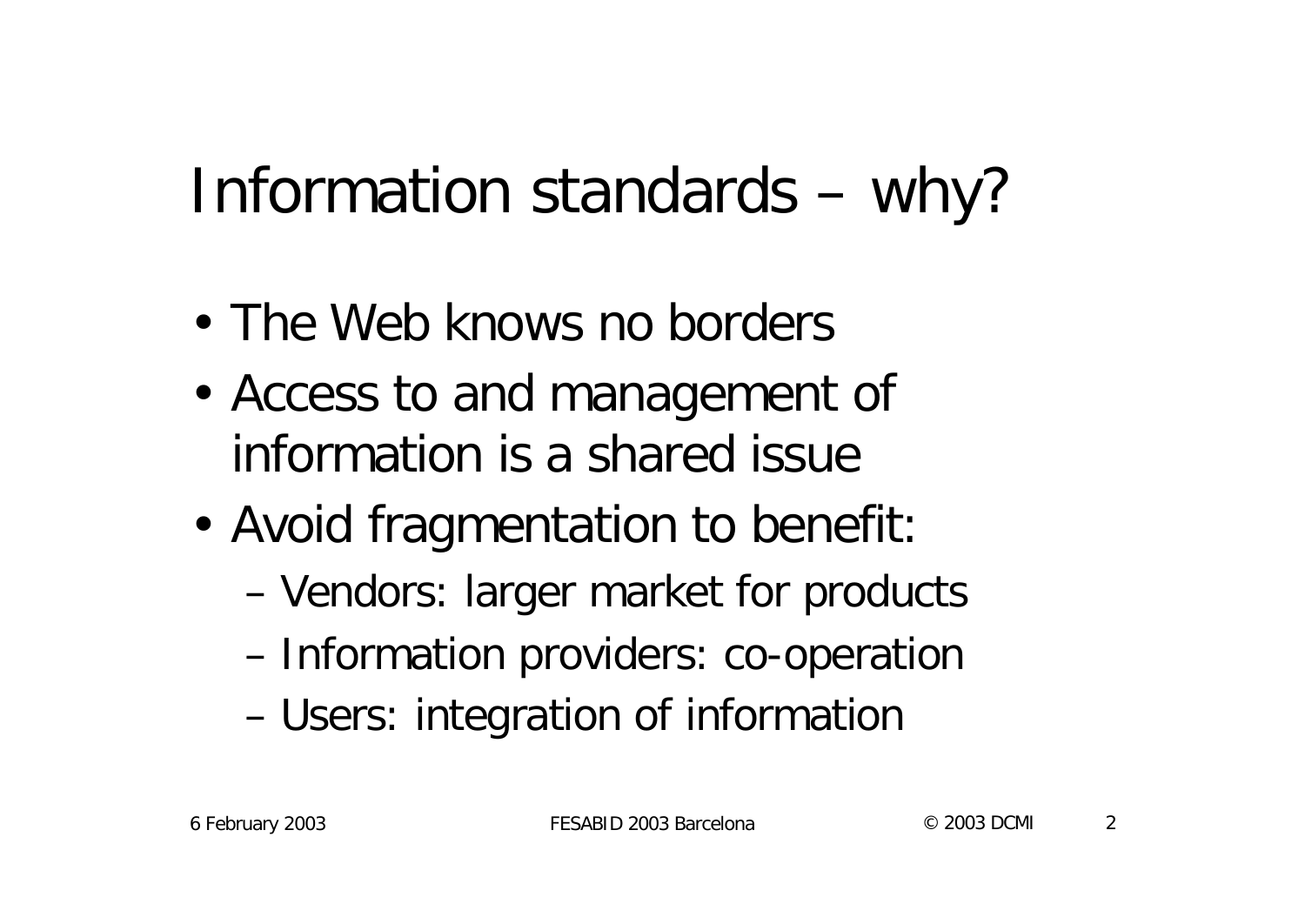### Tensions

- Own solution
	- Quick, easy change
	- Specific to your needs
	- But: limited use, builds an island
- Standards
	- Takes time for agreement
	- Will only meet part of your requirements
	- But: wider use

Standards need to address common issues AND allow for local extensions and specific usage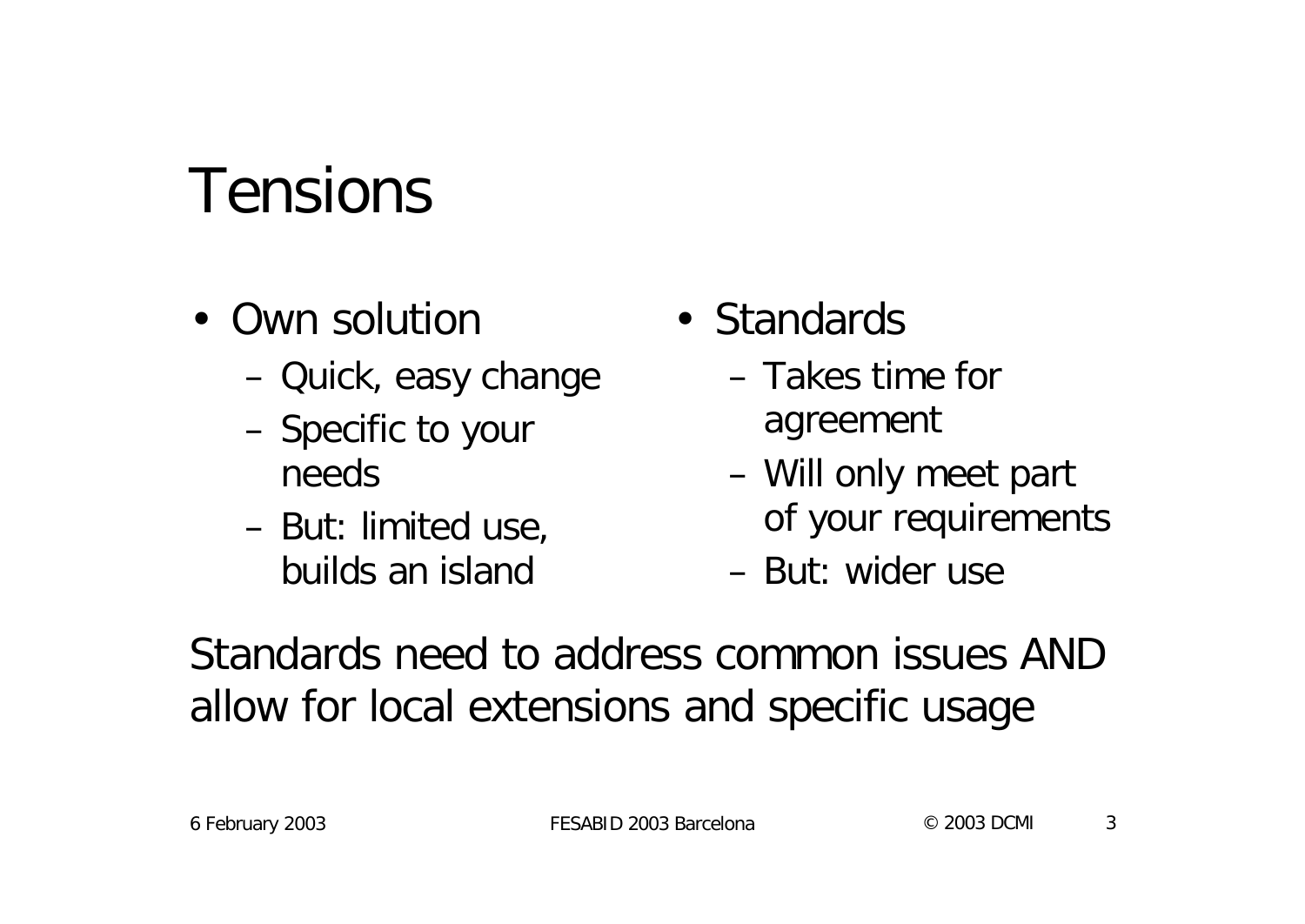# The European context

- Cross-border co-operation
	- European Framework Programmes (publishing, cultural heritage, education, research)
	- Political drivers: co-operation between administrations, public services, security
- Cross-sector co-operation
	- Libraries, museums, archives, government, private sector, etc. etc.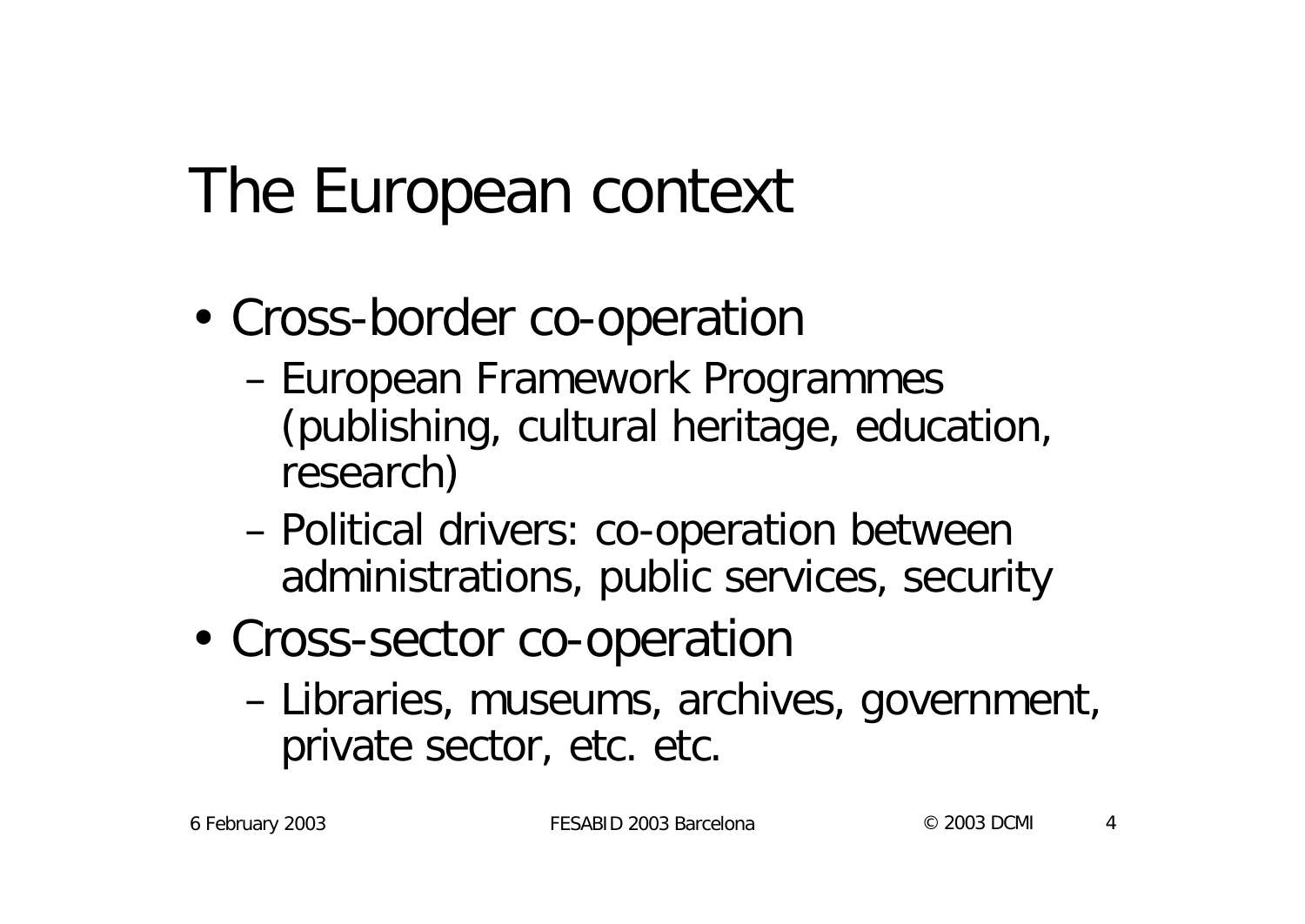# The Dublin Core experience

- Basic ('Core') agreement, useful for general level of resource discovery
- Participation of many professionals (libraries, education, government, environment, corporate knowledge) and cultural communities (>50 countries)
- Allows for local and domain extensions, mix with other, specific, standards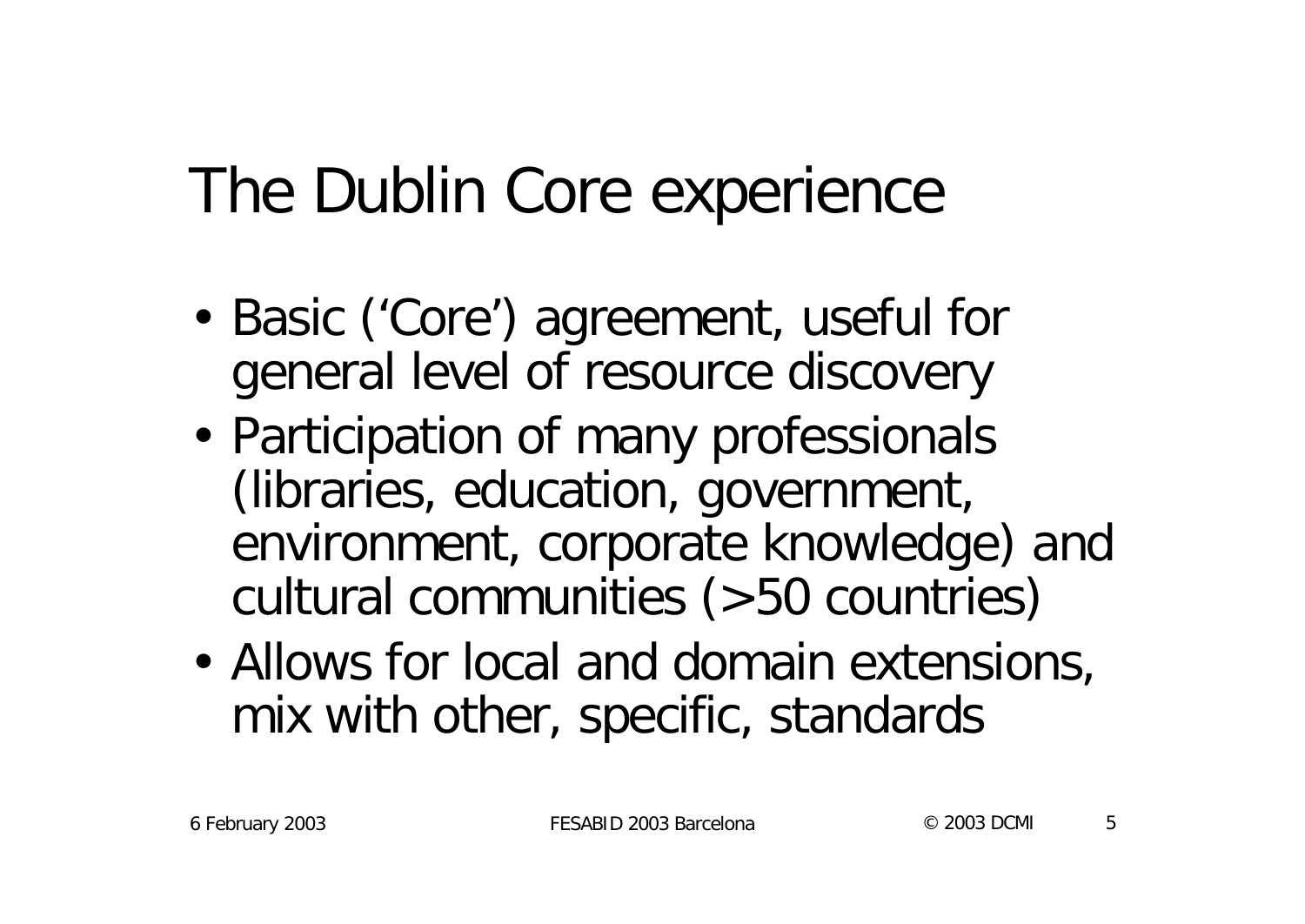# Standards interoperability

- Standards need to co-operate
- Technically: need for solutions like RDF (Resource Description Framework)
- Semantically: needs dialogue to identify gaps and overlaps and work towards harmonisation
- http://www.cores-eu.net/interoperability/